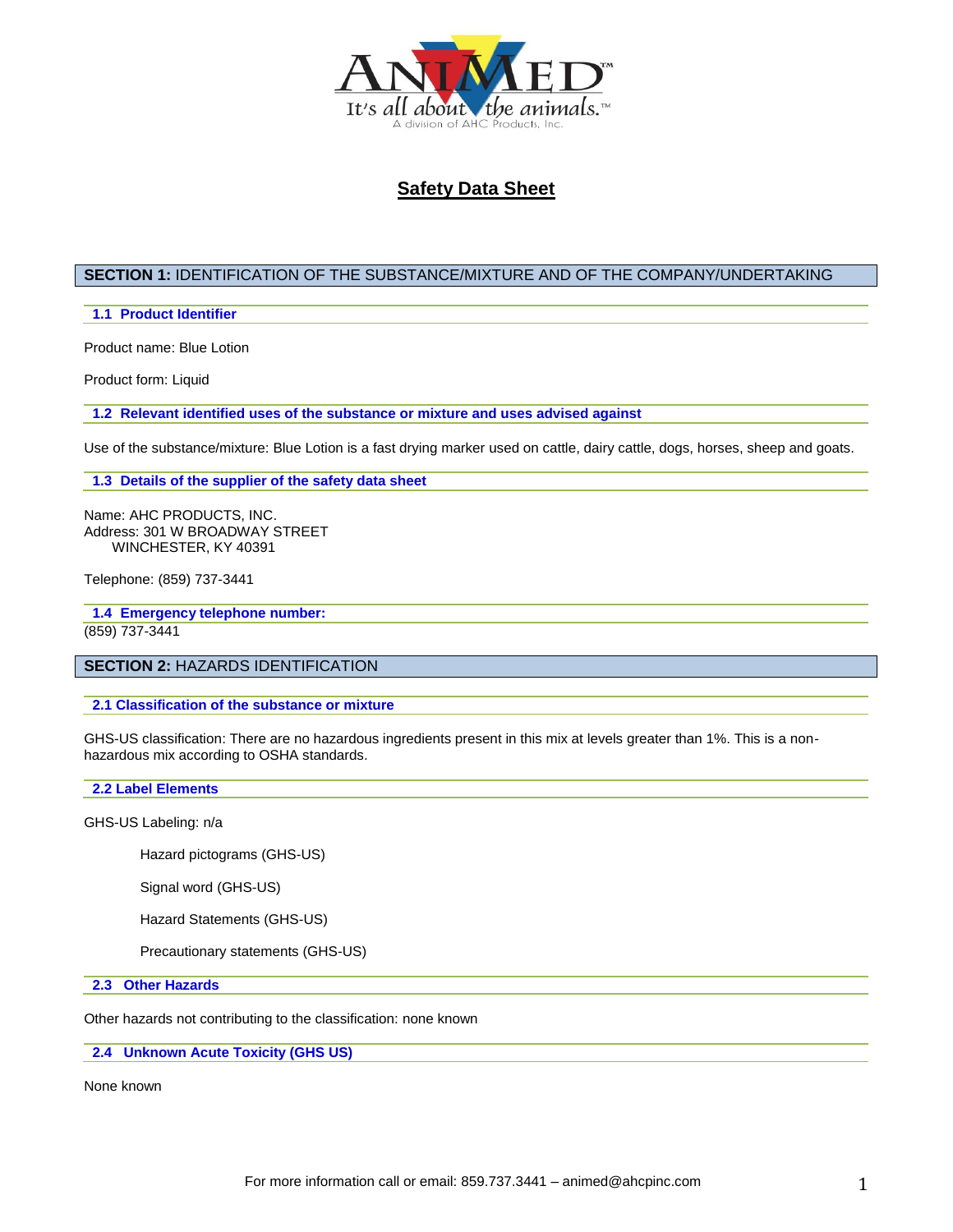

### **SECTION 3:** COMPOSITION/INFORMATION ON INGREDIENTS

### **3.1 Substances Ethanol, Gycerine, Isopropyl Alcohol, Methyl Blue, Propylene, Glycol and Sodium Salicylate**

#### **3.2 Mixture**

Ethanol CAS#64-17-5 Isopropanol CAS#67-63-0 Propylene Glycol CAS#57-55-6 Sodium Salicylate CAS#54-21-7

### **SECTION 4:** FIRST AID MEASURES

**4.1 Description of first aid measures**

First-aid measures general: Clean affected area well. If symptoms persist contact health professional

First-aid measures after inhalation: Immediately move to fresh air away from irritant.

First-aid measures after skin contact: Wash hands in accordance with good health procedures.

First-aid measures after eye contact: Flush eyes with water.

First-aid measures after ingestion: First steps should include evaluation of the airway and administration of supplemental oxygen, if necessary. Ingested substances need to be diluted with water or milk as soon as possible unless the airway is compromised.

**4.2 Most important symptoms and effects, both acute and delayed**

Symptoms/injuries after inhalation: May cause irritation. In high concentration may cause dizziness, headache and stupor

Symptoms/injuries after skin contact: rash, redness, skin irritation at contact site, itchiness. Severe cases may include inflammation and swelling.

Symptoms/injuries after eye contact: Redness, burning, dryness, blurred vision

Symptoms/injuries after ingestion: Nausea, Indigestion, diarrhea, gastrointestinal upset

Chronic symptoms: n/a

**4.3 Indication of any immediate medical attention and special treatment needed** Restricted breathing, impaired vision, vomiting, dehydration.

**SECTION 5:** FIREFIGHTING MEASURES

**5.1 Extinguishing media- Carbon dioxide, dry chemical, alcohol, foam.**

**5.2 Special hazards arising from the substance or mixture N/A**

**5.3 Advice for firefighters Wear fully protective clothing and use self-contained breathing apparatus.**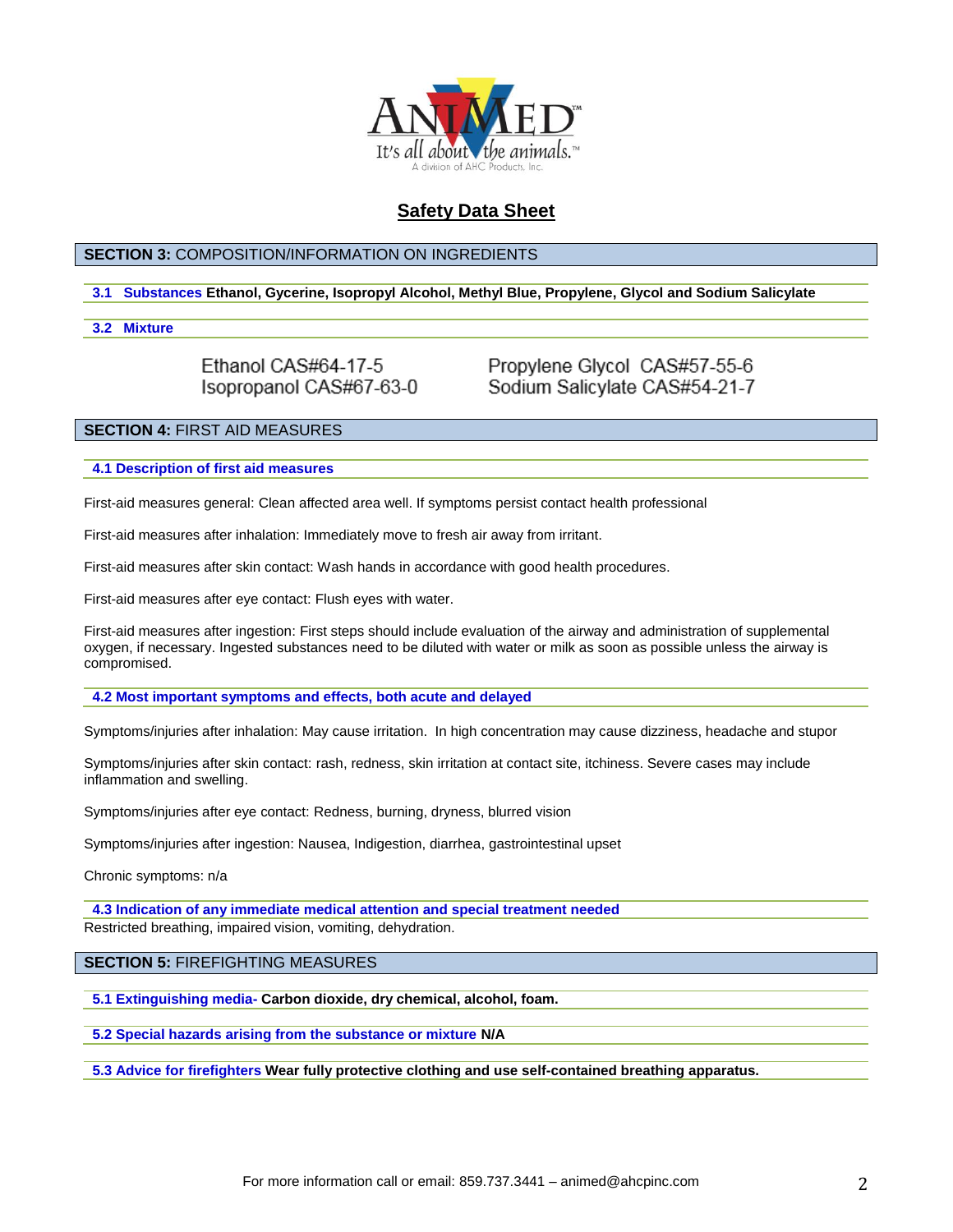

### **SECTION 6:** ACCIDENTAL RELEASE MEASURES

**6.1 Personal precautions protective equipment and emergency procedures**

Wear NIOSH approved equipment suitable for nuisance dust. Protective gloves, rubber or latex. Eye protection. Avoid direct inhalation.

**6.1.1 For non-emergency personnel**

Protective equipment: Wear NIOSH approved equipment suitable for nuisance dust.

**6.1.2 For emergency responders**

Protective equipment: Wear fully protective clothing and use self-contained breathing apparatus.

Emergency procedures: In accordance with Federal, State and Local regulations.

**6.2 Environmental precautions:**

Salvage if not contaminated

**6.3 Methods and material for containment and cleaning up:**

In accordance with federal, state and local regulations

**6.4 Reference to other sections:**

Section 4: First Aid Measures

### **SECTION 7:** HANDLING AND STORAGE

**7.1 Precautions for safe handling: Keep tightly sealed and store in a dry place out of direct sunlight**

Additional hazards when processed: none known

Precautions for safe handling: Keep container closed when not in use. KEEP OUT OF REACH OF CHILDREN. Not intended for human use.

Hygiene measures: none known

**7.2 Conditions for safe storage including any incompatibilities:**

Storage conditions: Dry area out of direct sunlight Incompatible products: None known Incompatible materials: Strong oxidizers Storage area: store in cool dry area. Do not expose to heat or store in areas above 120°F. Packaging materials: Plastic jar or pail with plastic closure, may include corrugated box with biodegradable peanuts.

#### **7.3 Specific end use(s) FOR ANIMAL CONSUMPTION ONLY**

**SECTION 8:** EXPOSURE CONTROL/PERSONAL PROTECTION

**8.1 Control parameters RESPIRATORY PROTECTION (SPECIFIC TYPE): Wear NIOSH approved equipment suitable for nuisance dust. VENTILATION: LOCAL EXHAUST: Use to minimize nuisance dust. MECHANICAL (GENERAL): SPECIAL: OTHER:**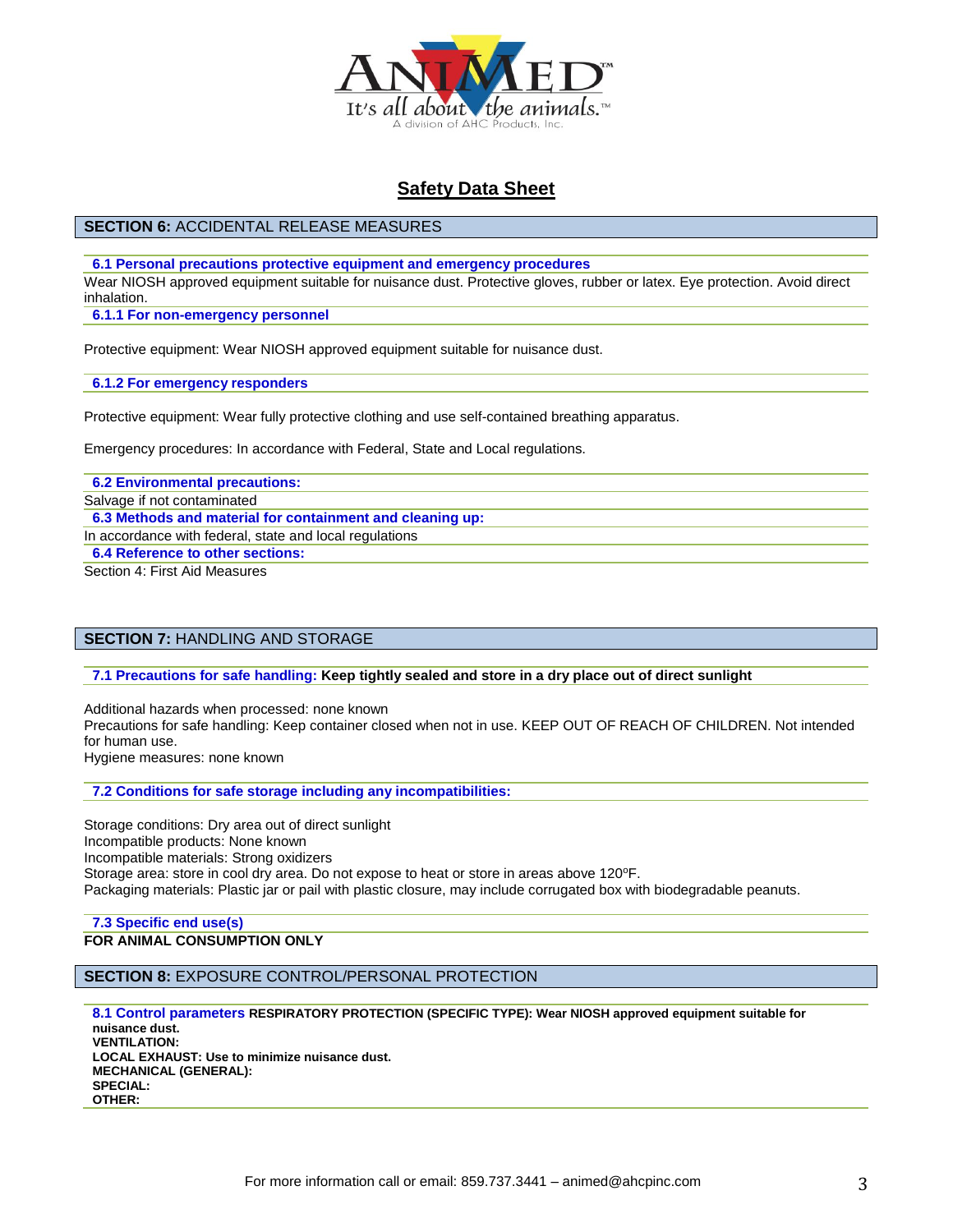

**PROTECTIVE GLOVES: Rubber or Latex EYE PROTECTION: Chemical glasses or goggles OTHER PROTECTIVE CLOTHING OR EQUIPMENT: In accordance with good hygiene. WORK AND/OR HYGIENIC PRACTICES: Wash hands in accordance with good health procedures.**

**8.2 Exposure controls RESPIRATORY PROTECTION (SPECIFIC TYPE): Wear NIOSH approved equipment suitable for nuisance dust. VENTILATION: LOCAL EXHAUST: Use to minimize nuisance dust. MECHANICAL (GENERAL): SPECIAL: OTHER: PROTECTIVE GLOVES: Rubber or Latex EYE PROTECTION: Chemical glasses or goggles OTHER PROTECTIVE CLOTHING OR EQUIPMENT: In accordance with good hygiene. WORK AND/OR HYGIENIC PRACTICES: Wash hands in accordance with good health procedures.**

### **SECTION 9:** PHYSICAL AND CHEMICAL PROPERTIES

**9.1 Information on basic physical and chemical properties**

Physical state: Liquid Appearance: Deep purple liquid Color: Purple Odor: Strong alcohol odor Odor threshold: pH: n/a Relative evaporation rate (butylacetate=1): Nil Melting point: Freezing point: Boiling point: 117-212<sup>o</sup>F Flash point: 69°F Self-ignition temperature: Undetermined Decomposition temperature: Undetermined Flammability (solid, gas): Non Flammable Vapor pressure: 33 mmHG Relative vapor density at 20º C: N/A Relative density: (Air=1) 2.1 Density: N/A Solubility: In water complete Log Pow: N/A Log Kow: N/A Viscosity, kinematic: N/A Viscosity, dynamic: N/A Explosive properties: Stable Oxidizing properties: N/A Explosive limits: N/A

**9.2 Other information**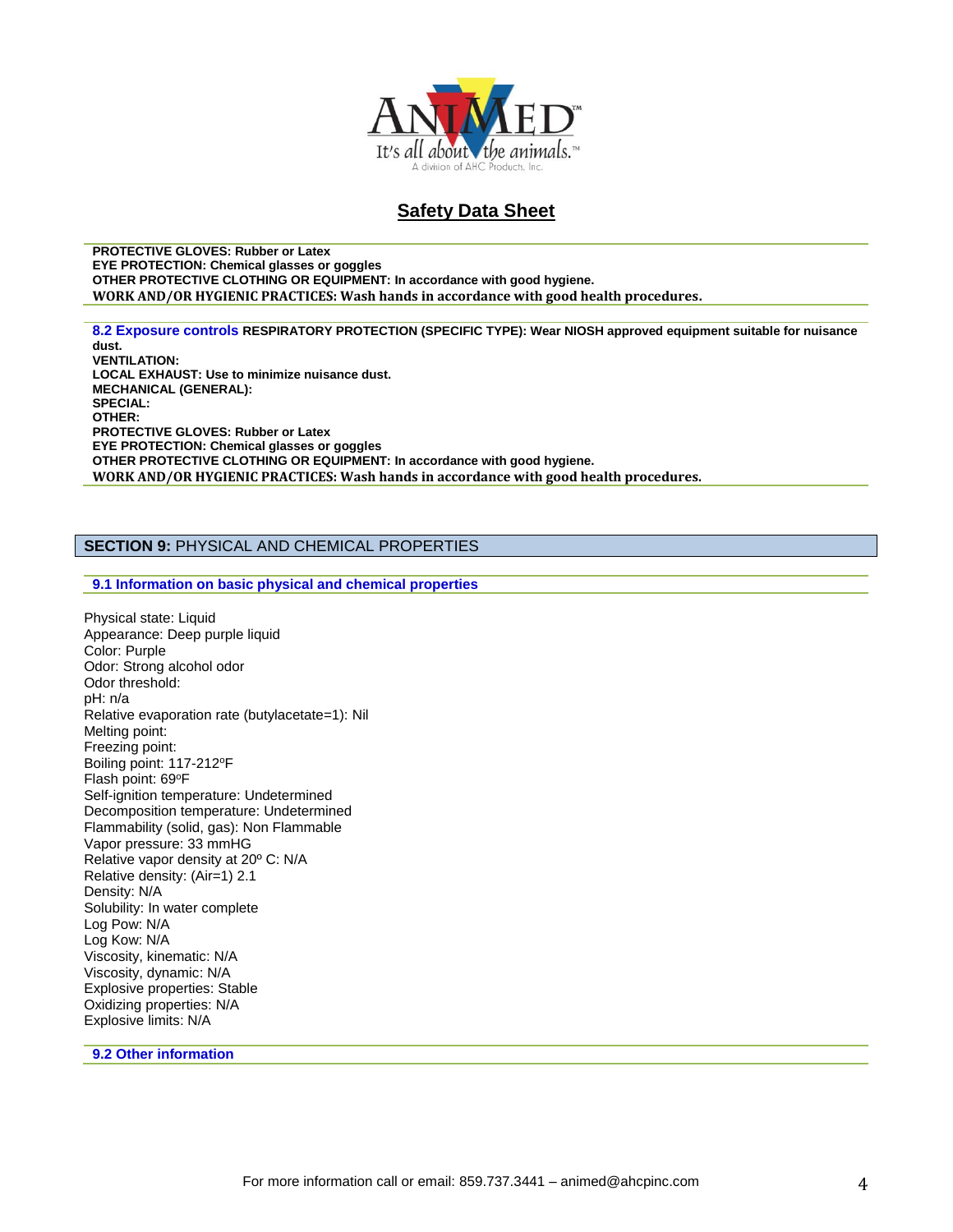

## **SECTION 10:** STABILITY AND REACTIVITY

**10.1 Reactivity None known**

**10.2 Chemical stability Stable**

**10.3 Possibility of hazardous reactions None Known**

**10.4 Conditions to avoid Airborne concentrations of dust greater than 20-grams/cubic meter combined with sources of ignition. Heat, sparks, and open flames.**

**10.5 Incompatible materials avoid oxidation as it may effect potency of vitamins.**

**10.6 Hazardous decomposition products none known**

## **SECTION 11:** TOXICOLOGICAL INFORMATION

**11.1 Information on toxicological effects**

Skin corrosion/irritation: may occur in rare cases Serious eye damage/irritation: may occur in rare cases Respiratory or skin sensitization: may occur in rare cases Germ cell mutagenicity: n/a Carcinogenicity: n/a Reproductive toxicity: n/a Specific target organ toxicity (single exposure) none known Specific target organ toxicity (repeated exposure) none known Aspiration hazard: may occur in rare cases Symptoms/injuries after inhalation: in rare cases: difficulty breathing, shortness of breath Symptoms/injuries after skin contact: in rare cases: redness, irritation, inflammation at area of contact Symptoms/injuries after eye contact: in rare cases: redness, vision impairment, dryness Symptoms/injuries after ingestion: in rare cases: gastrointestinal upset, vomiting, diarrhea, indigestion. Chronic symptoms: none known

**SECTION 12:** ECOLOGICAL INFORMATION (NON- MANDATORY)

#### **12.1 Toxicity**

**12.2 Persistence and degradability**

**12.3 Bio accumulative potential**

**12.4 Mobility in soil**

**12.5 Other adverse effects**

**SECTION 13:** DISPOSAL CONSIDERATIONS (NON-MANDATORY)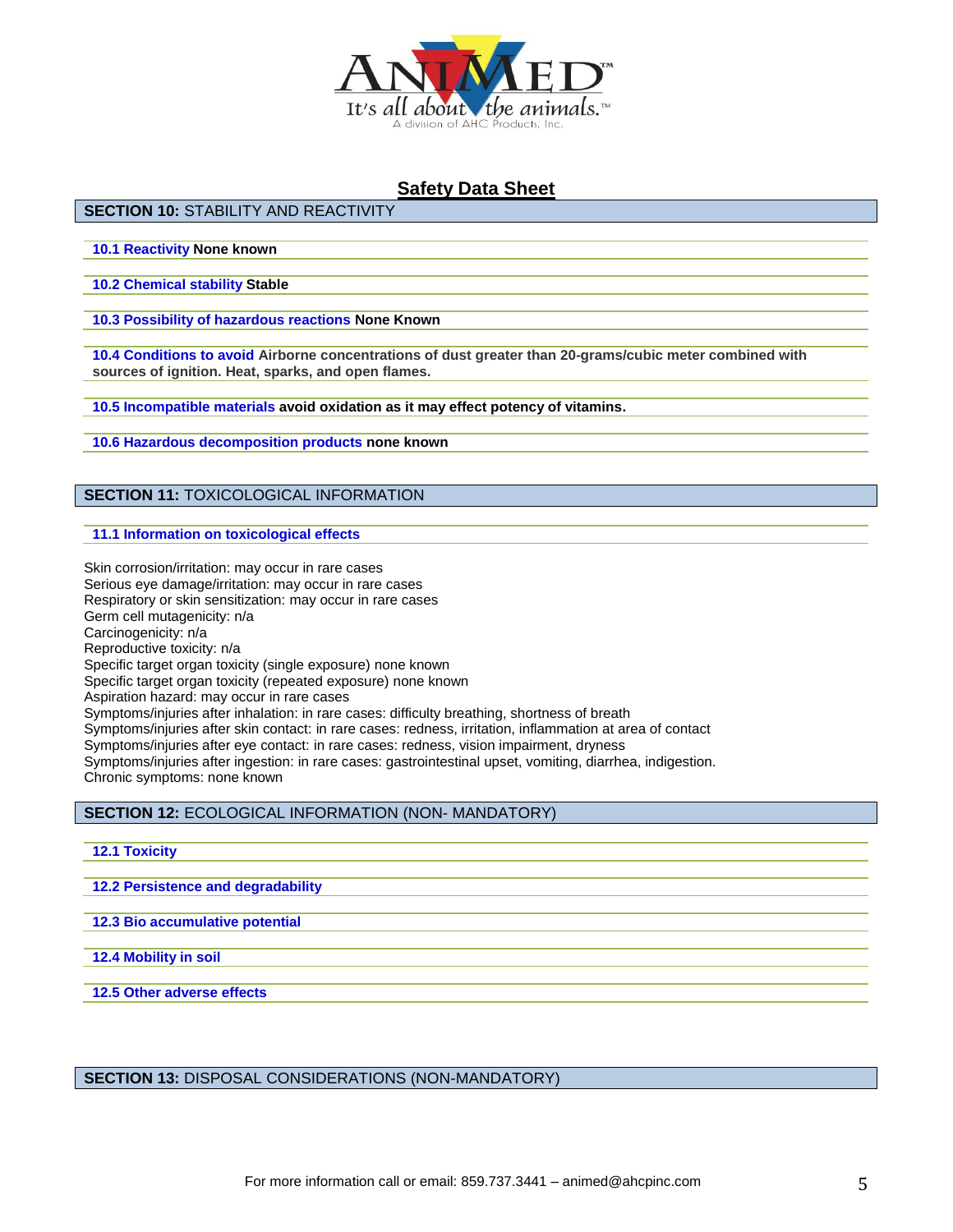

#### **13.1 Waste treatment methods**

Waste disposal recommendations: In accordance with local, state and federal regulations. Additional information: Ecology – waste materials:

# **SECTION 14:** TRANSPORT INFORMATION (NON-MANDATORY

In accordance with ADR/RID/IMDG/IATA

**14.1 UN number**

UN-No. (DOT) DOT NA no.:

#### **14.2 UN proper shipping name**

DOT Proper Shipping Name:

Department of Transportation (DOT) Hazard: Classes Hazard Label (DOT):

DOT Symbols: Packing group (DOT): DOT Special Provisions (49 CFR 172.102)

DOT Packaging Exceptions (49 CFR 173.xxx): DOT Packaging Non Bulk (49 CFR 173.xxx): DOT Packaging Bulk (49 CFR 173.xxx):

#### **14.3 Additional Information**

Other information: **Overland transport** 

Transport by sea

DOT Vessel Stowage Location: DOT Vessel Stowage Other: Air Transport DOT Quantity Limitations Passenger aircraft/rail:

DOT Quantity Limitations Cargo aircraft only (49 CFR 175.75)

## **SECTION 15:** REGULATORY INFORMATION (NON-MANDATORY)

**15.1 US Federal regulations**

Federal Regulations: Parts 29 and 42 Code of Federal Regulations

**15.2 International regulations**